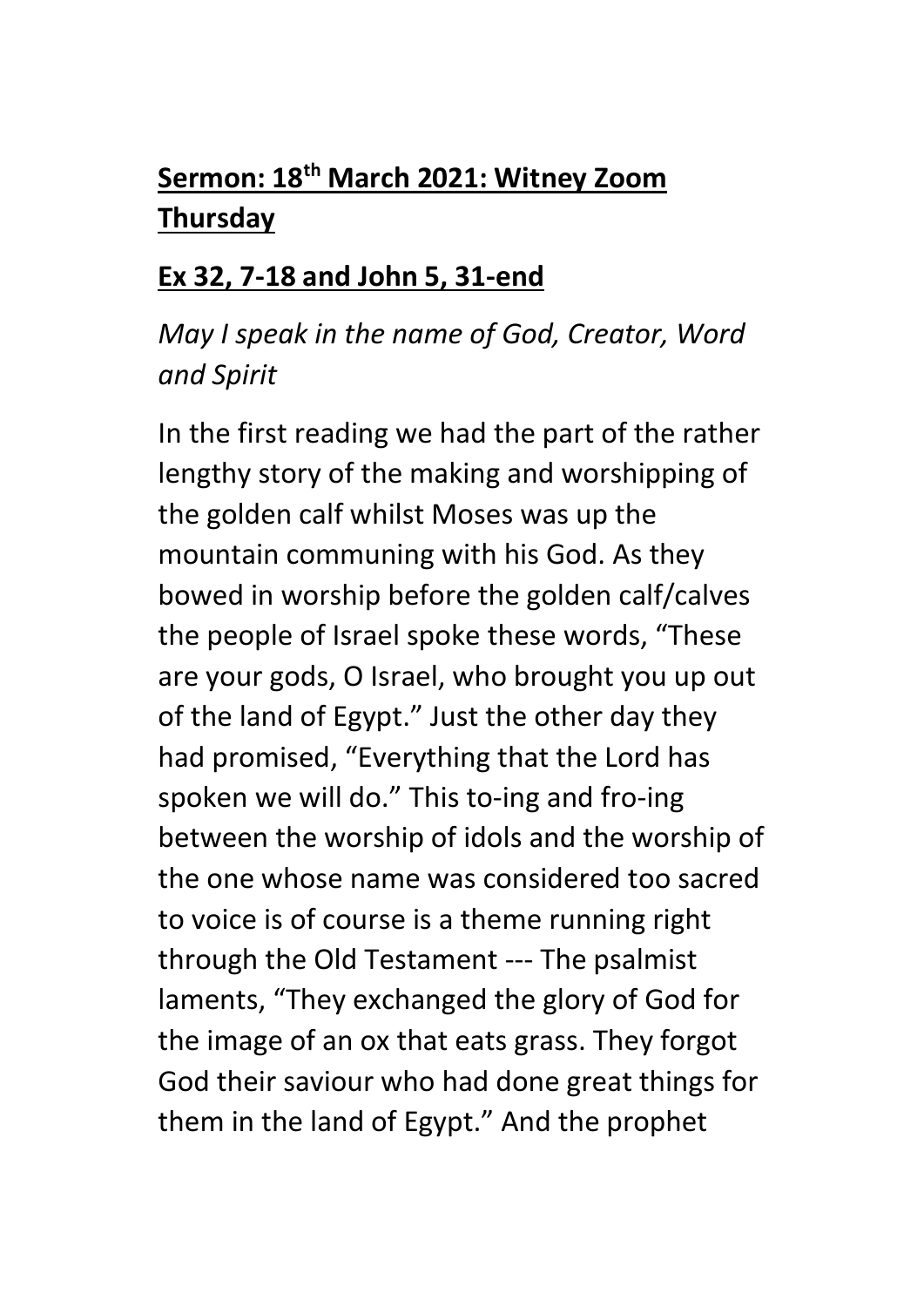Jeremiah is very blunt, "My people have forgotten me, they burn offerings to a delusion."

In the gospel reading the link with idolatry is not immediately so obvious. Jesus has just healed the man by the pool of Bethesda but his opponents, who were rather over scrupulous about keeping the law were not happy that this healing had been wrought on the Sabbath Day. The rebuttal of their accusations is long and quite intricate – we join it at the point when Jesus is honing in on the very issue they pride themselves on, their knowledge and interpretation of the Jewish scriptures! He says, "You search the scriptures because you think that in them you have eternal life; and it is they that testify on my behalf. Yet you refuse to come to me to have life." That's quite a scary verse so we need to go further to see what he is getting at and why he maintains "You do not have the love of God in you". That sounds so harsh to a group of men who spend their lives focusing on the scriptures, but it can be an issue for all religions that the form they are used to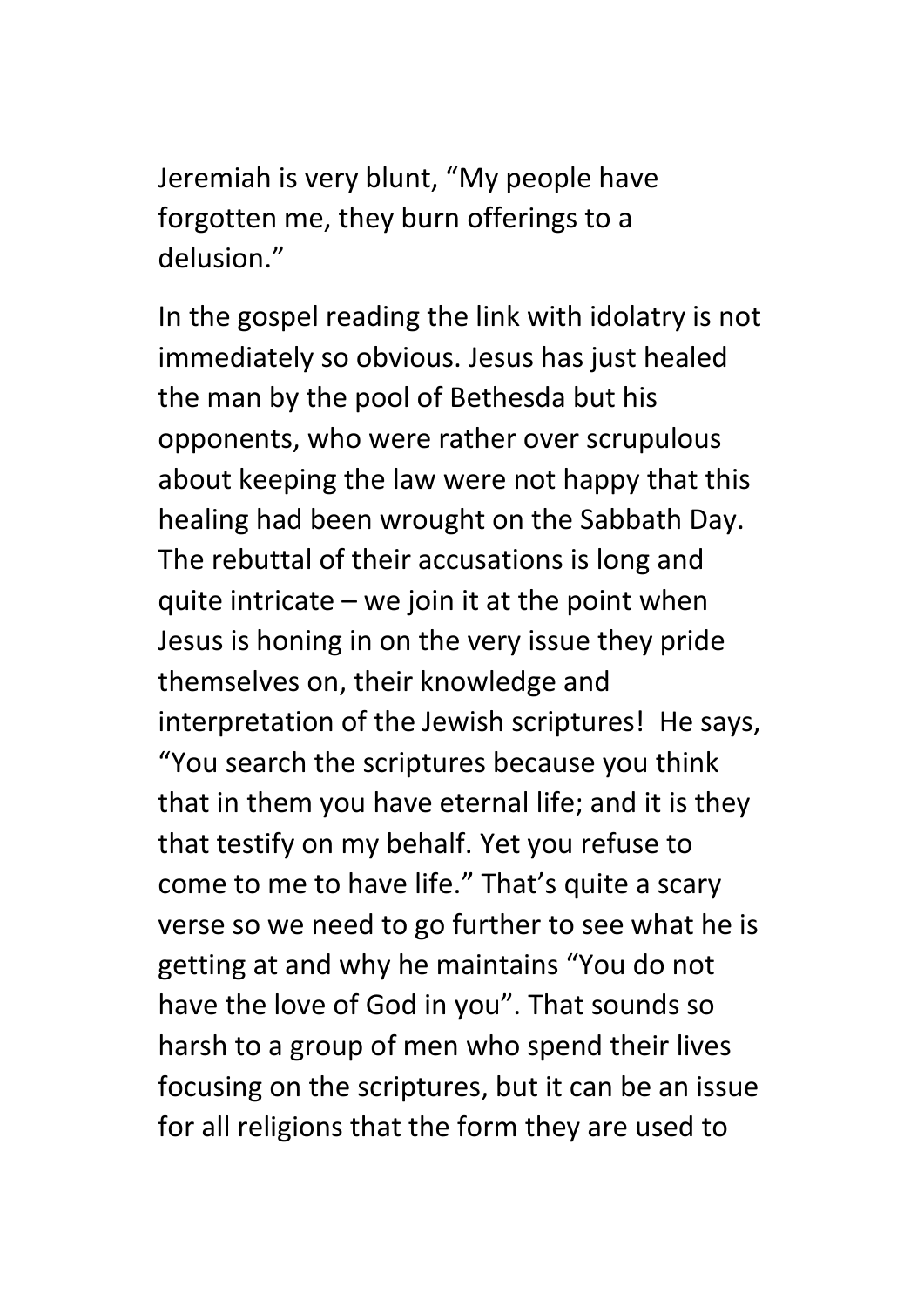becomes more important than the substance and here it becomes clear what they are about. "How can you believe when you accept glory from one another and do not seek the glory that comes from the one who alone is God?" Whatever Jesus could see in his critics it seems that there was an element of self-preening going on which was taking their attention away from God.

It's easy to read about the idolatry present in other societies and religions but of course it's a harder challenge to root it out in our own. If we are in it we are usually blind to it but let me try to name some present day idols. The first must be the way that the Western world is so wedded to consumerism and economic growth that it has been content to ignore the devastation this is wreaking on our planet. Pope Francis' encyclical Laudato Si makes the idolatry of this very clear. "Whatever is fragile like the environment, is defenceless before the deified market, which becomes the only rule". Harvey Cox makes this even clearer when he speaks of the theology of the business pages where the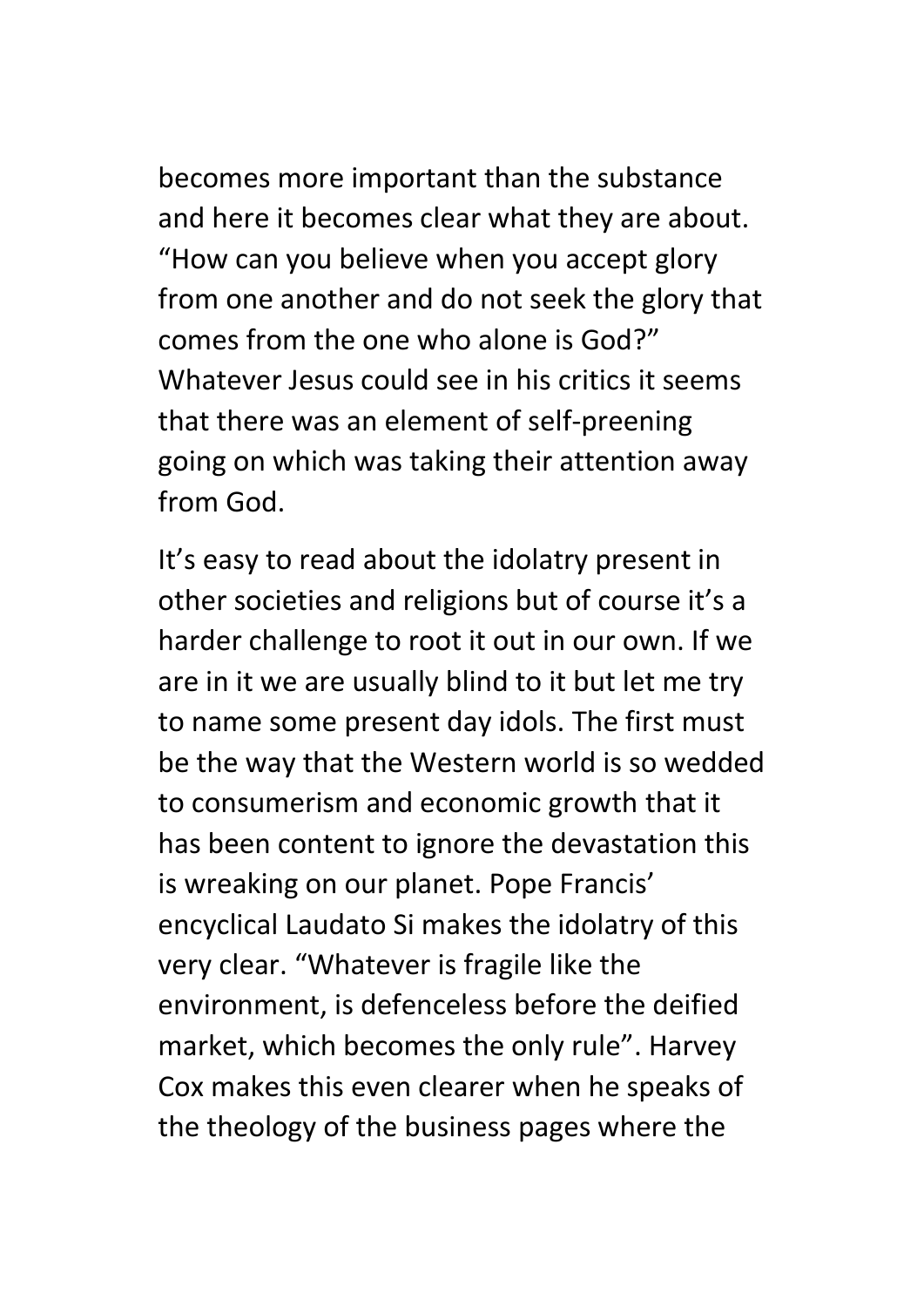"celestial pinnacle" is occupied by "The Market". Recently I read the term "nature finance" which seemed to me a contradiction in terms.

Our second idol to think about today is the cult of celebrity which is woven into what we hear and see on our screens and in our newspapers. Duncan and I watched a chilling series of programmes Celebrity: A 21st-Century Story which focused on the rise of this culture and the money that was made through it for promoters, media outlets and agents who found opportunities within it. Programmes like Big Brother or Pop Idol could raise previously unknown people to fame and as the BBC maintained, "People were making money hand over fist, with TV producers, broadcasters and press alike all finding ways to monetise the public's newfound appetite for celebrity". Children have been heard to say that they want to be famous when they grow up. The programme also showed how the cult of celebrity and the powerful interests behind it could affect the voting patterns of nations.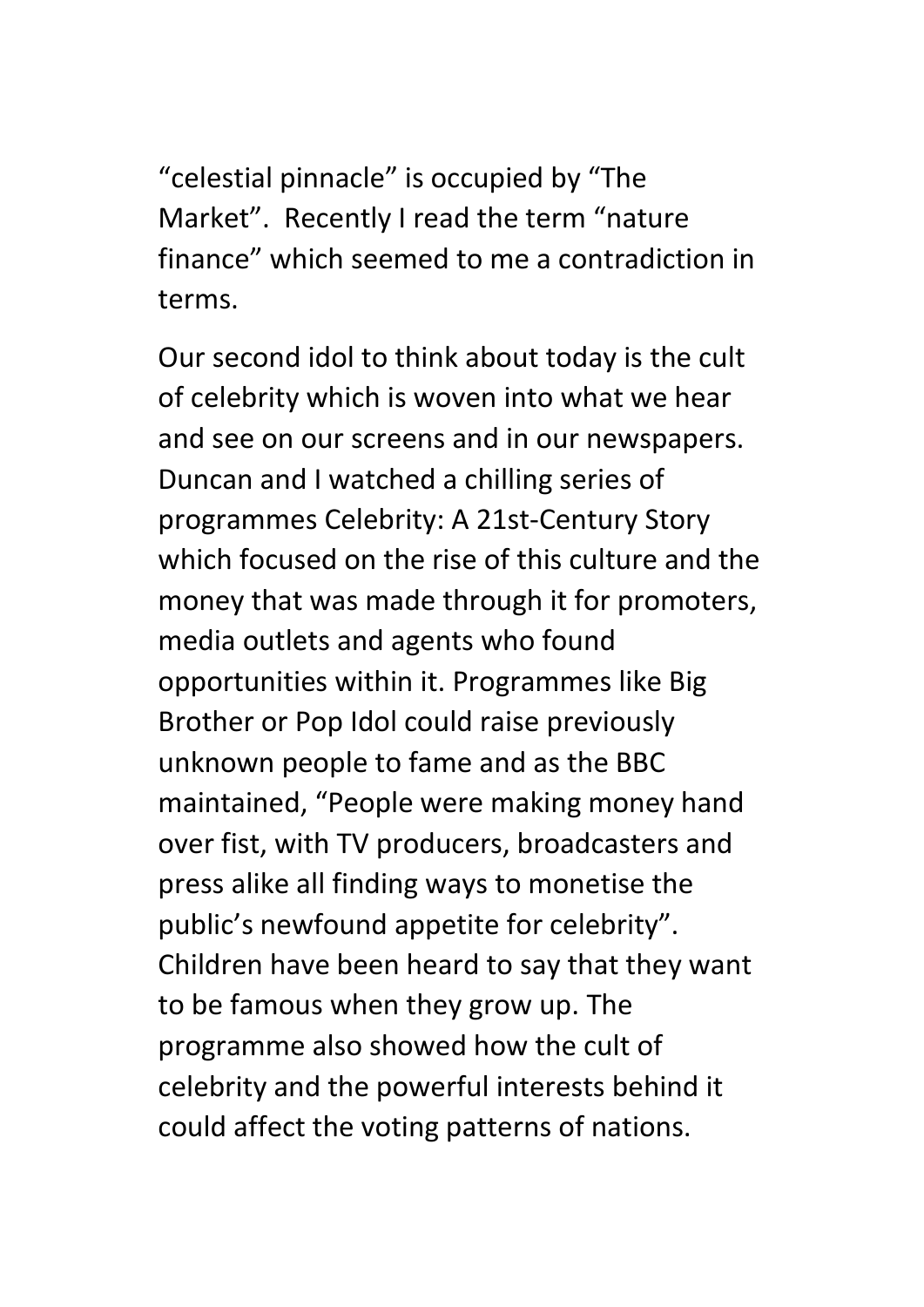The market, celebrity and I want to add one more idol which is also quite widespread throughout the Western world which is the belief that God is both white and male. God is beyond all definition but that unconscious assumption of what we think God looks like can be at the root of much racial hatred and injustice. Each one of the idols I've suggested has the potential for huge harm and yet they are so much part of our normal living that it can take a real effort to look at them. They are false gods and you might be able to find others.

So how can we root them out and even notice them in our own lives. It seems to me that we do that by the daily struggle to give God a rightful place in our lives. I love the words of Enzo Bianchi, the founder of Bose, the ecumenical monastery in northern Italy. In his little book Words of Spirituality he suggests that prayer can become "the space in which our images of God are purified. It implies the daily struggle of leaving behind our manufactured images of God in order to draw nearer to the God revealed in the crucified and risen Christ,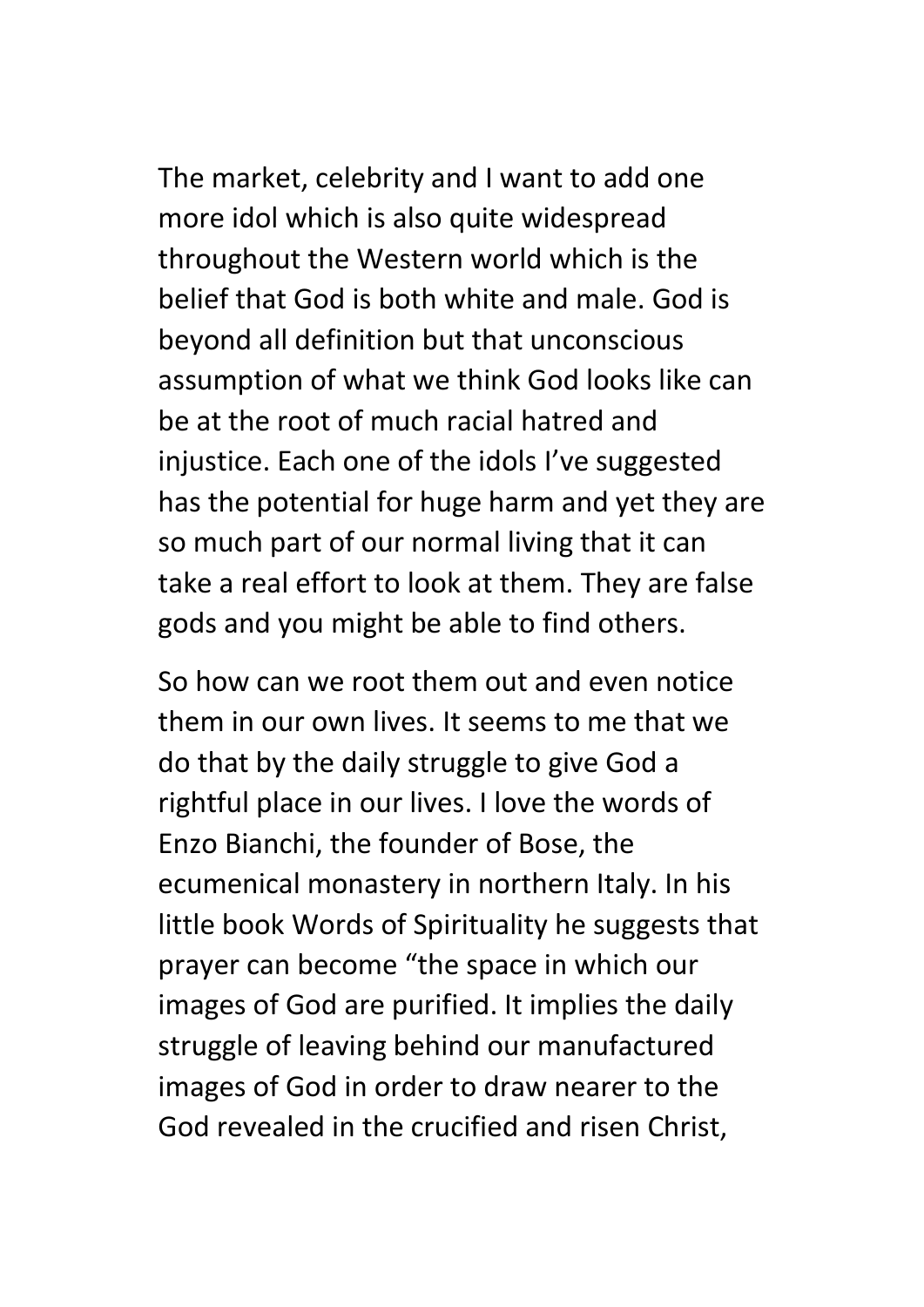the true image of God given to humanity." The words daily and struggle are of course important because the struggle against any of our idolatries won't happen overnight and you will all know as well as I do that prayer is no quick fix. Yet it is here that we are able to allow God into our attitudes and preconceptions; to allow the Spirit to ask hard questions about what we read and watch and how they form us, as we learn to pay attention to our Creator and the world we have been given to live in.

There is a way of thinking about all this which I find compelling and motivating and I want to share a poem by Denise Levertov, it's called On a Theme by Thomas Merton which doesn't tell you much but I always remember its first line, "Adam where are you?" Of course it takes us back to the garden of Eden first with God looking for Adam in the cool of the day. But the poem moves between Eden and our busy and distracted lives today. In Eden and in the present day Adam is hidden "God's hands palpate darkness, the void that is Adam's inattention". Adam meanwhile is turning his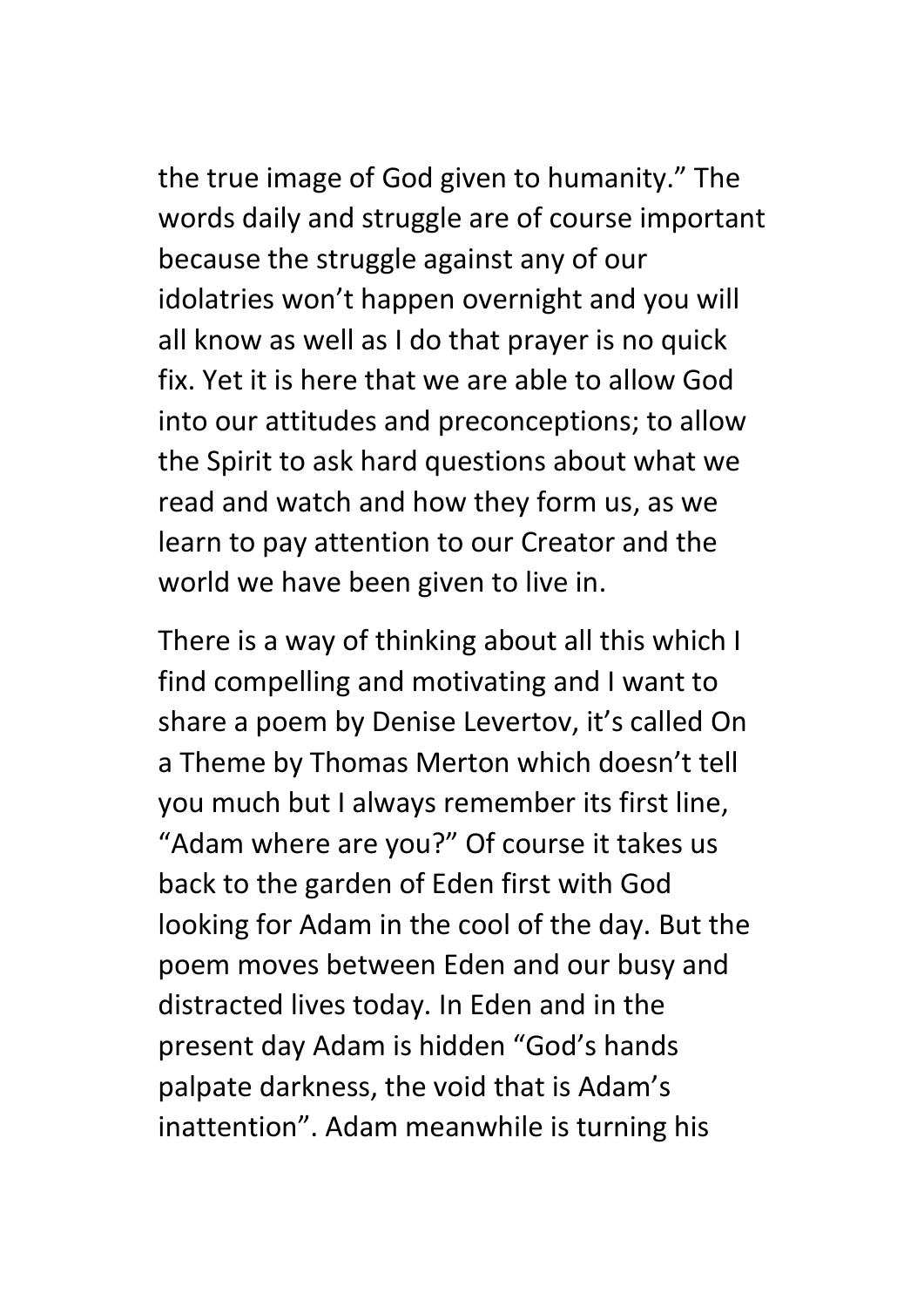frantic attention "to everything" but finds only "multiplicity and despair". He's described as a child at a "barbaric fairground" –the smells, the lights, the noise and the "whirling rides" – these could be treasured memories of childhood but for the word "barbaric" and the fact that in the middle of all these distractions Adam "fragments himself". We are told Adam "stares" but God's hands are unseen – Adam can no longer see the hands that formed him from the dust or that these hands are searching for him in all the clamour and dazzle. The poem ends with a line which gets me every time I read it, "God suffers the void that is his absence".

I'd like to end by reading the poem in full  $-$  it's not long

"Adam, where are you?"

God's hands

palpate darkness, the void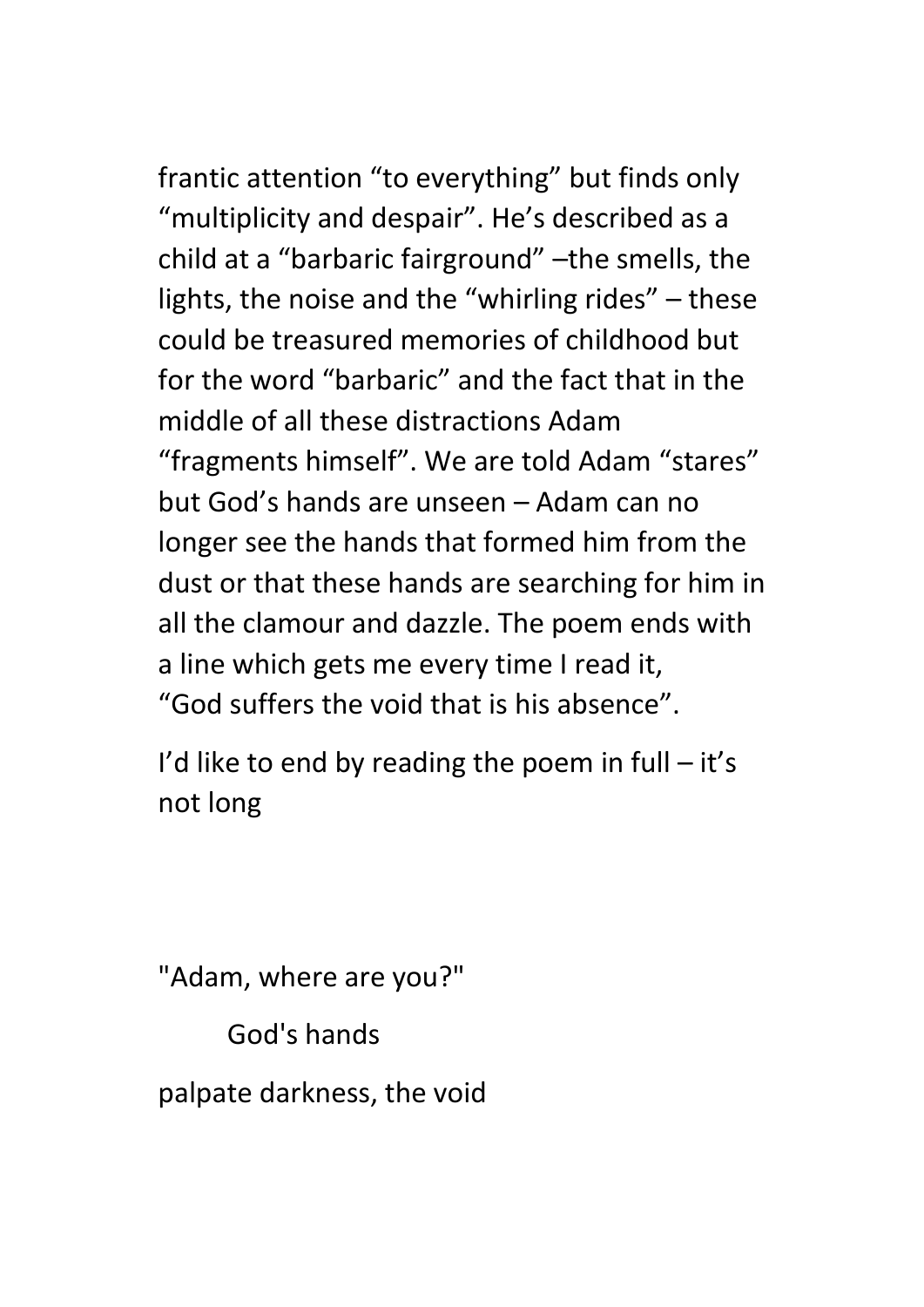that is Adam's inattention,

his confused attention to everything, impassioned by multiplicity, his despair.

Multiplicity, his despair;

 God's hands enacting blindness. Like a child at a barbaric fairgrounds - noise, lights, the violent odors -- Adam fragments himself. The whirling rides!

Fragmented Adam stares.

 God's hands unseen, the whirling rides dazzle, the lights blind him. Fragmented, he is not present to himself. God suffers the void that is his absence.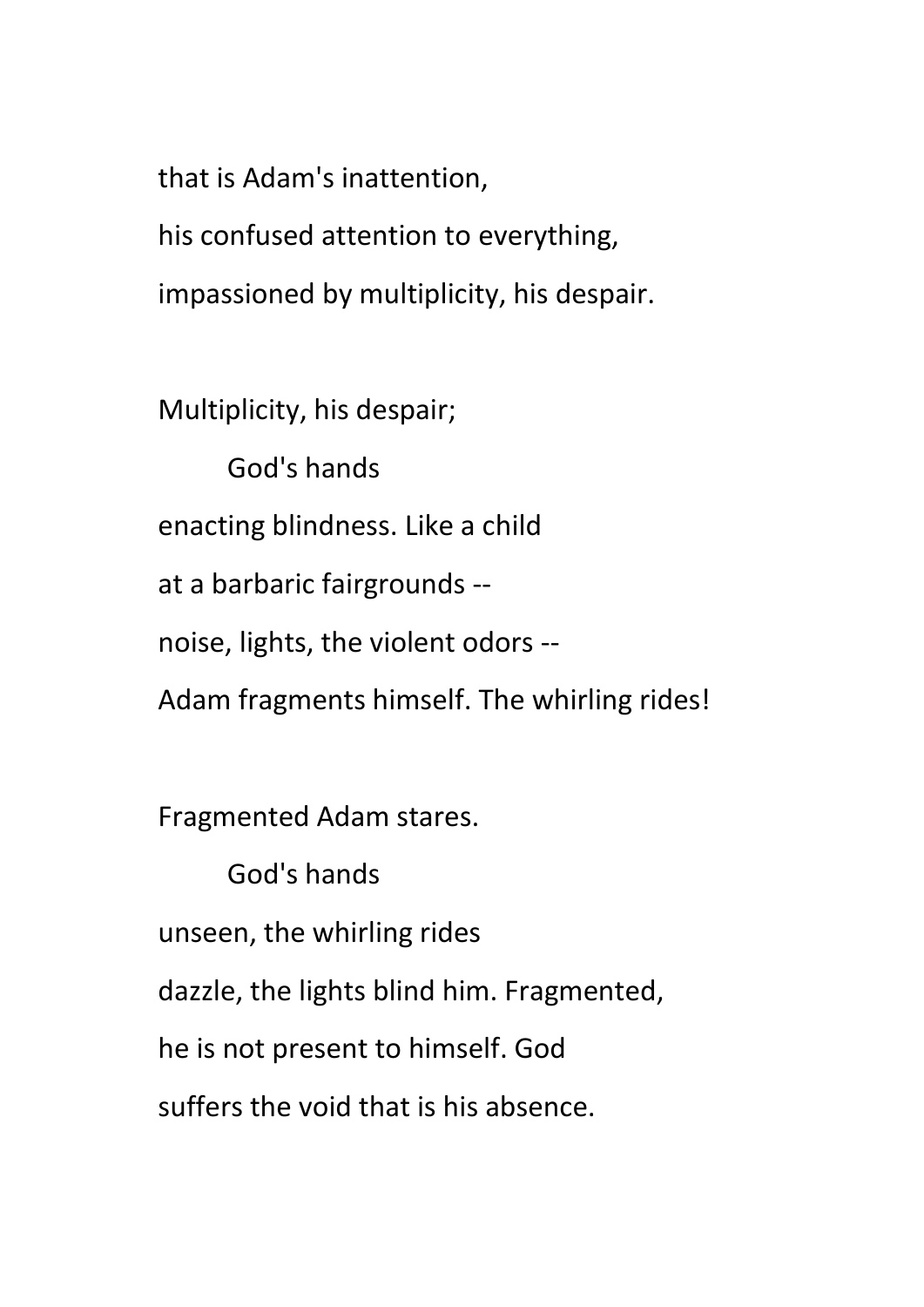## **18th March 2021: Intercessions**

The response to Holy God is **Save us and help us**

Holy God -----

"Adam, where are you?" – Searching God, give us grace to allow the work of prayer within us. Lead us and Christians everywhere to turn from all that masquerades as a god and short circuits our worship. Make us alert to anything that takes our energy away from you. *Holy God, Save and help us*

Creator God, we pray for those working in so many ways to protect the fragile and wondrous planet you have given to us. May world leaders and those who advise them be realistic and courageous about the changes that must be implemented at the COP26 talks in November --- prepare us all to be willing for the sacrifices and change needed in our own lives to protect our planet and those who will come after us. *Holy God, Save and help us*

God of truth, we pray for all who have the power to influence public opinion through broadcasting, newspapers, publicists and social media. Help us to search for truth and wholeness in what we read and watch. We pray for all for all who promote the tangled web of celebrity culture that they may be responsible,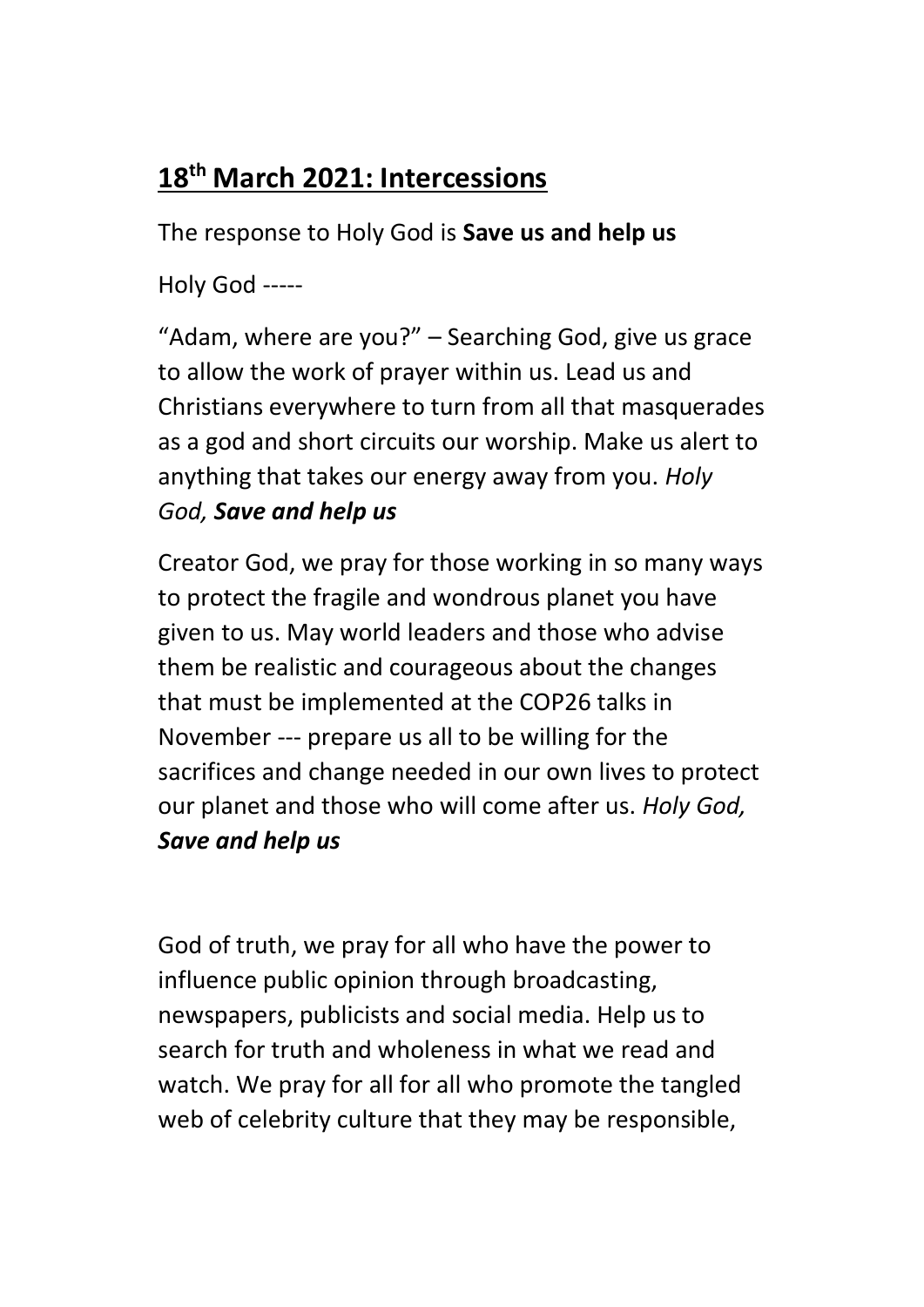truthful and wise in all they communicate and for those caught up in it, especially those made ill or diminished by the fame they have sought. *Holy God, Save and help us*

Multicultural God, thank you that we can never fathom the depths of you and that we have so much to learn from different cultures and traditions. Help us to rejoice in the difference and diversity around us and to be prepared to be taught by it. We pray for all people who continue to suffer discrimination of any kind --- those far away like the Uighur Muslim people of China --- those near at hand who we pass on our streets, who work in our hospitals. *Holy God, Save and help us*

God of wisdom, we pray for our children and young people as they readjust to life back at school, especially those facing tests and exams. Give to those who are anxious the gift of your peace. Bless our teachers with the energy and creativity they need after such a tough year, and especially those working in schools we know and care about. *Holy God, Save and help us*

God of love, in trust and in a moment's silence we pause to bring our own worries and prayers to you knowing